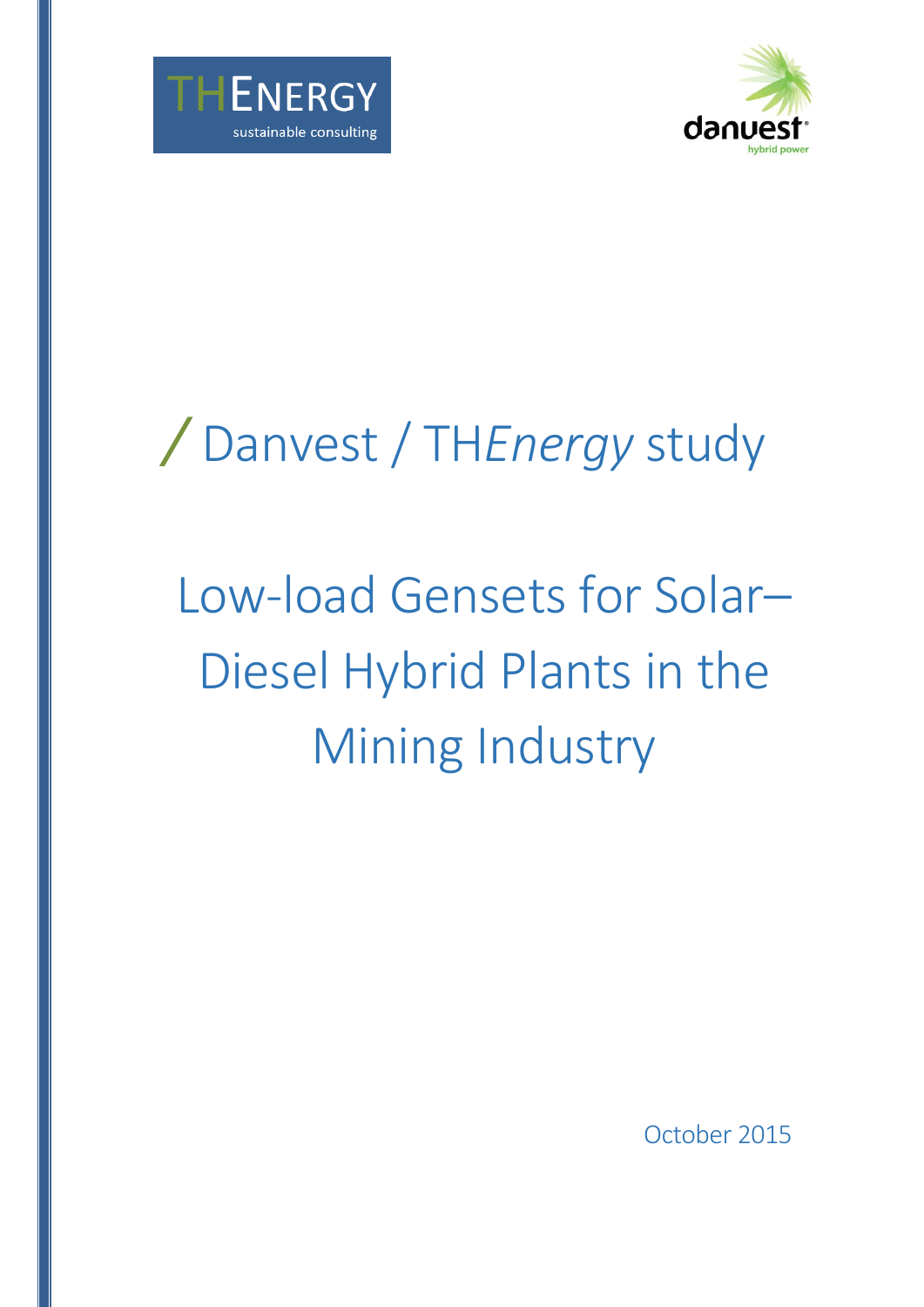## Content

| 1 |     |  |  |  |  |  |  |
|---|-----|--|--|--|--|--|--|
| 2 |     |  |  |  |  |  |  |
| 3 |     |  |  |  |  |  |  |
| 4 |     |  |  |  |  |  |  |
|   | 4.1 |  |  |  |  |  |  |
|   | 4.2 |  |  |  |  |  |  |
|   | 4.3 |  |  |  |  |  |  |
|   | 4.4 |  |  |  |  |  |  |
| 5 |     |  |  |  |  |  |  |
|   | 5.1 |  |  |  |  |  |  |
|   | 5.2 |  |  |  |  |  |  |
| 6 |     |  |  |  |  |  |  |
|   |     |  |  |  |  |  |  |
|   |     |  |  |  |  |  |  |
|   |     |  |  |  |  |  |  |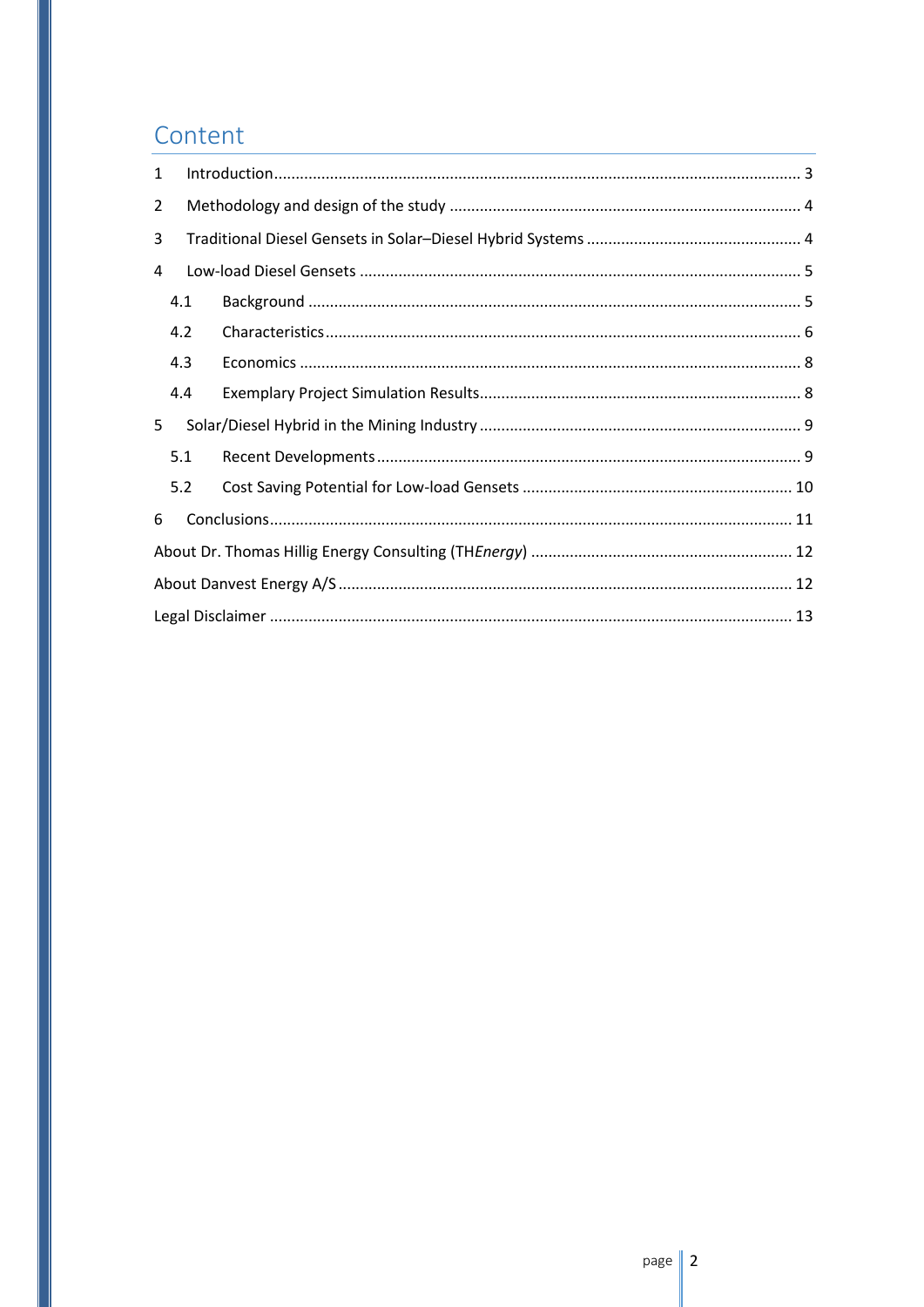## <span id="page-2-0"></span>1 Introduction

 $\overline{a}$ 

Often, remote mines are not connected to the power grid and so generate their electricity through conventional diesel power plants. The price of diesel at these remote mines is also rather elevated owing to additional transportation costs, taxes, and theft. In general, the costs of power generation in remote and isolated areas are relatively high. In many sectors, off-grid hybrid power systems with diesel gensets in combination with solar or wind energy are gaining importance as prices of photovoltaics (PV) and wind turbines have fallen lately and technologies have matured. In recent years, the combination of PV and diesel has often become the first choice for powering remote locations. Nevertheless, in comparison to the global potential of diesel gensets, this trend is still in the early stages. Bloomberg New Energy Finance estimated the installed base of diesel gensets in 2011 at 150 GW in developing countries alone.<sup>1</sup>

This trend has reached the mining industry with the first projects in South Africa, Tanzania, and Australia.<sup>2</sup> Furthermore, many mining companies have expressed their ambitions to use renewable energy in the near future.

In most PV–diesel hybrid systems, diesel gensets and intermittent PV systems are not very compatible with generating a high share of PV power in the overall system. Diesel gensets typically cannot provide the optimal load ranges as low-loads damage the diesel gensets. If the diesel gensets are run at the lowest possible load point, they are not very economical. Given that the PV component in PV–diesel hybrid systems is not very stable and clouds can affect the output rather quickly, the diesel gensets need to be flexible and have to balance this situation by providing spinning reserve accordingly. In traditional solar–diesel hybrid systems, the solution is low PV penetration rates<sup>3</sup> and the use of storage systems for providing the so-called spinning reserve<sup>4</sup>. All these approaches are crude. A more straightforward approach would be to make diesel gensets themselves more optimized for this specific application: flexible low-load generators with an overall low fuel consumption for the entire power plant.

Danvest Energy A/S successfully developed and applied such a low-load diesel solution several years ago for wind–diesel hybrid systems. For the mining industry, Danvest is commercializing its new genset concept together with Siemens in Australia for wind–diesel.

In recent years, the PV–diesel hybrid market has shown much more dynamism than the wind– diesel hybrid energy markets. Danvest sees huge potential for its solutions and has recently entered the PV–diesel hybrid market. The concept mainly consists of the modification of traditional synchronous gensets. The solution has been proven with traditional generators from CAT and Cummins.

The main objective of the study is to evaluate the commercial potential of low-load generators in PV–diesel hybrid applications in the mining industry.

<sup>&</sup>lt;sup>1</sup> Bloomberg New Energy Finance, Power to the People? PV and batteries for the 150 GW diesel market, Dec 2011.

<sup>&</sup>lt;sup>2</sup> THEnergy plant database for "Renewables in Mining": [http://www.th-energy.net/english/platform](http://www.th-energy.net/english/platform-renewable-energy-and-mining/database-solar-wind-power-plants/)[renewable-energy-and-mining/database-solar-wind-power-plants/](http://www.th-energy.net/english/platform-renewable-energy-and-mining/database-solar-wind-power-plants/)

<sup>&</sup>lt;sup>3</sup> The PV penetration rate in this study is defined as ratio (in per cent) of the total maximum PV nominal plant power to the total maximum power of the gensets operated in parallel (compare SMA for further details).

<sup>&</sup>lt;sup>4</sup> Spinning reserve in this study is defined as generation capacity that can respond within 10 seconds to compensate for losses of the PV system or load increases.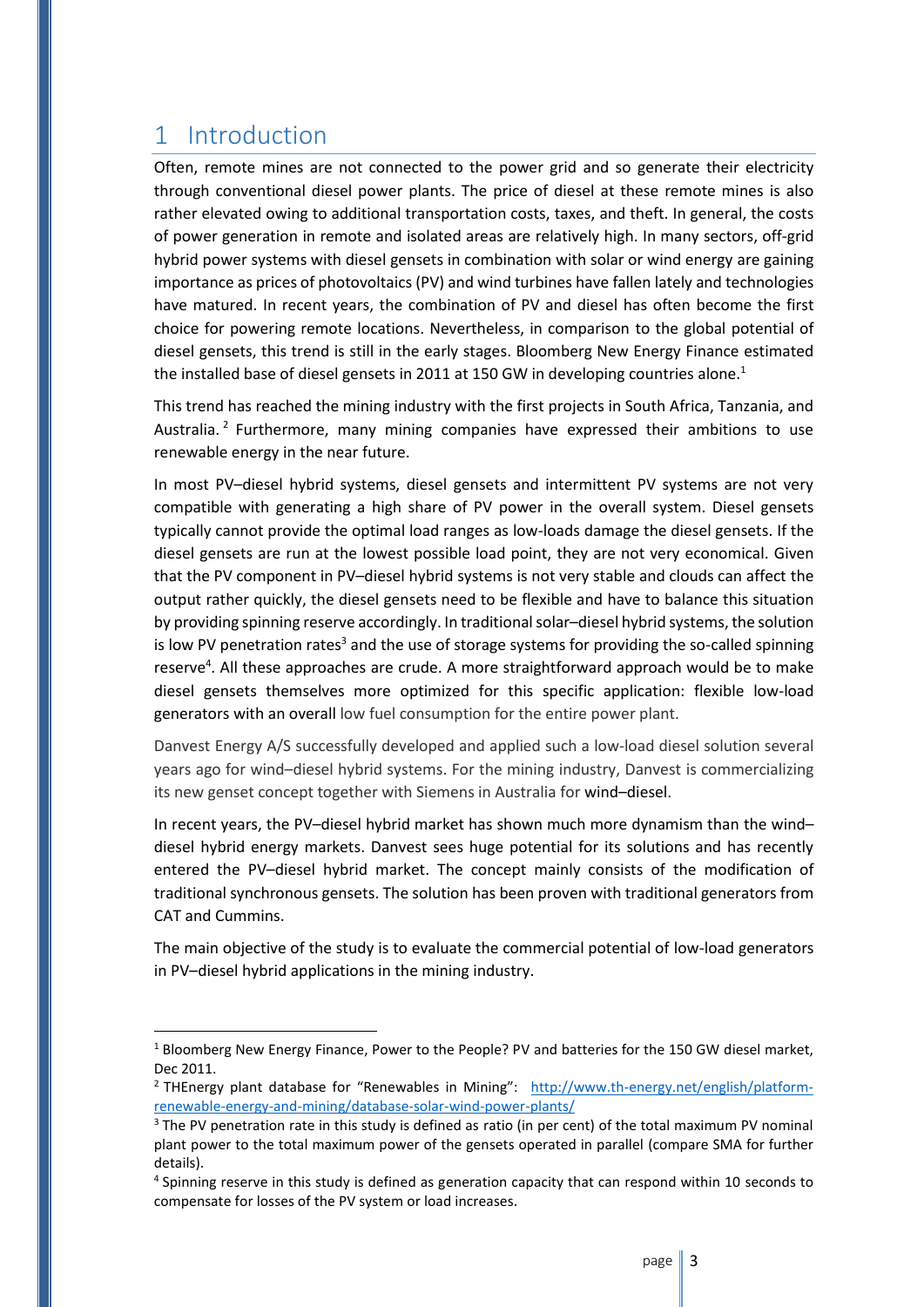## <span id="page-3-0"></span>2 Methodology and design of the study

On the technical side, a considerable amount of testing has been conducted for low-load diesel genset solutions. External reports exist for both solar–diesel and wind–diesel applications. This study has a different research objective than these technical evaluations of the low-load genset solution. Nevertheless, technical aspects are important pillars for the assessment of the lowload gensets for solar–diesel applications in the mining industry.

As such, this study integrates the results of application tests that have been previously conducted, and of simulations and expert interviews. Twenty-one experts with different backgrounds were interviewed regarding market-related questions: mainly from the mining industry and the solar sector.

The interviews were mainly conducted by telephone. The interviewed experts are from three different continents with a focus on Africa. The experts from the mining industry are energy managers and engineers. On the energy side, the majority of the interviewees are responsible for engineering and business development.

## <span id="page-3-1"></span>3 Traditional Diesel Gensets in Solar–Diesel Hybrid Systems

In recent years, the price of solar power has decreased considerably. However, solar power still has the reputation of being expensive. In countries such as Germany, which has extensive experience in solar, the price of solar energy in tenders has fallen to well below 10 US\$/kWh. In many remote locations in Africa, Australia, Latin America, and Asia the solar irradiation is much higher and the yield of the installations is almost twice as high as in Germany. In sunny regions, PV is already competitive.

Remote villages and industrial consumers, such as mines, are often not connected to the power grid. Typically, power is generated by diesel gensets. In these regions, diesel prices are far above the world market price for diesel owing to transportation costs, taxes, and theft. Even with decreased oil prices, we see electricity costs of well above 0.30 US\$/kWh.

In these cases, solar is an attractive alternative to diesel power. The exact benefit of solar depends on various parameters (e.g. energy demand, interest rates, fuel prices, fuel price inflation, solar irradiation, plant location) of each energy source and has to be examined for every project individually. No general price advantage can be derived. It is, however, certain that the price of fossil fuels will rise. Solar energy can be used to hedge that price risk as the main cost driver of the technology is capital expenditure for construction, whereas the overall costs decrease with a longer project lifetime as there are no fuel costs and very low maintenance costs. The opposite applies for diesel gensets. The investment costs are significantly lower but the fuel cost and the estimated fuel price inflation lead to much higher costs per kWh throughout the lifetime of the genset.

Typical cost savings from adding a PV power plant are in the range of 25–30%. In very remote locations with elevated diesel prices, the savings can amount to more than 70%.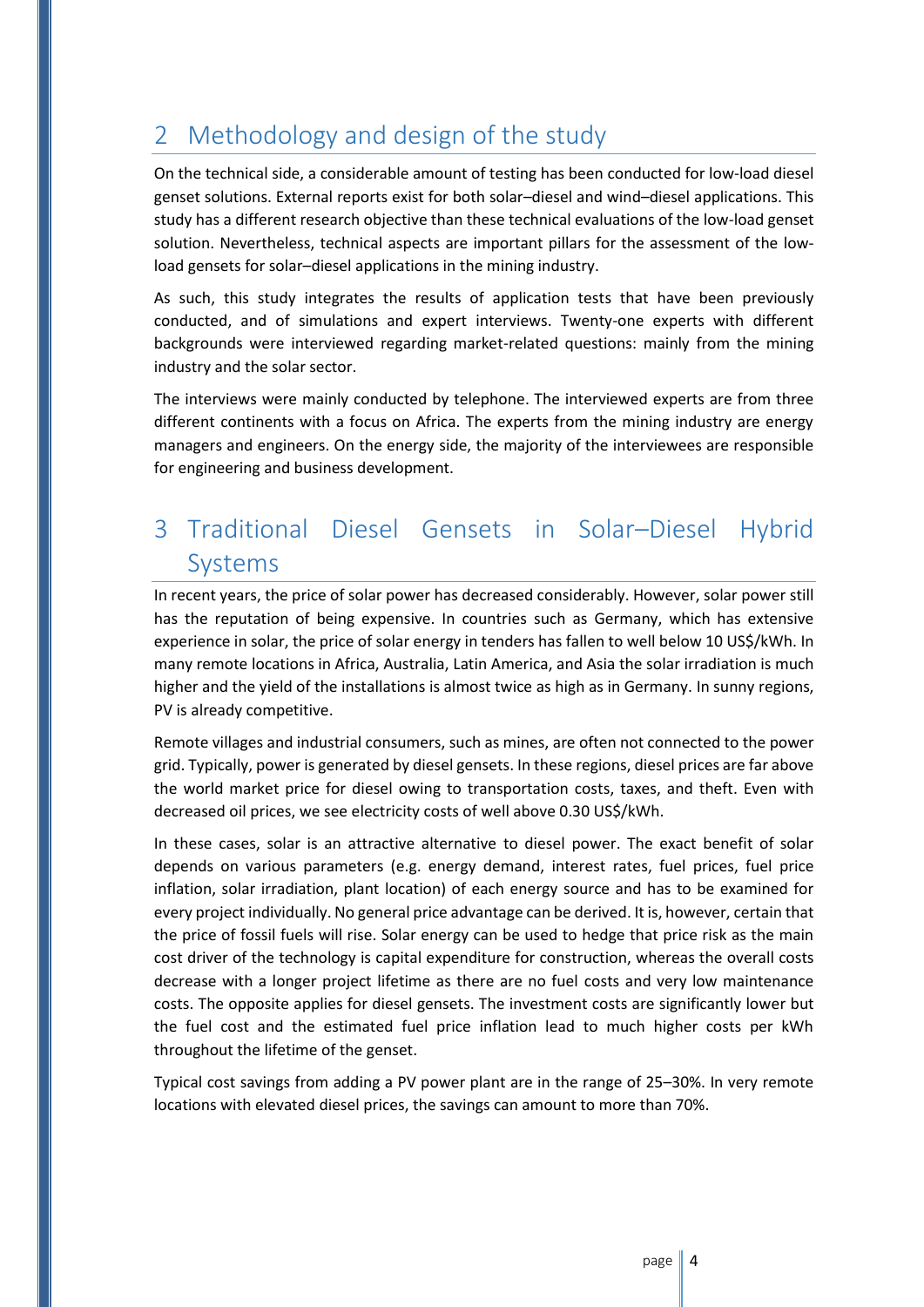Many diesel gensets have been upgraded with solar installations in order to reduce diesel consumption and improve the cost of electricity generation. There are numerous examples of newly built PV–diesel hybrid power plants.

### <span id="page-4-1"></span><span id="page-4-0"></span>4 Low-load Diesel Gensets

#### 4.1 Background

Danvest, with a heritage in the Danish diesel industry, has a long background with the concept of combining renewable energy sources with diesel gensets, first applied to wind–diesel hybrid solutions. Several installations have been built in America, Asia, and Europe. Amongst others, Siemens has tested the Danvest solution for wind–diesel applications. The two companies have formed a partnership for wind–diesel for the Australian mining market.

The wind turbines applied with the Danvest solution so far range from 75 kW to 3.6 MW per turbine. Danvest builds low-load diesel-based genset modules of up to 2 MW per genset, which are easily installed and can be scaled up for multiple units.

Lately, the solar–diesel hybrid market has developed new dynamics and we see many more PV– diesel hybrid systems than wind–diesel hybrid systems. This is driven by a combination of different factors:

- 1. Drastically falling prices of PV components
- 2. Easier logistics for remote locations
- 3. Industry is losing key markets in Europe owing to changing incentive schemes
- 4. An increasing number of control solution providers
- 5. Only require a short feasibility study and short construction time

Expectations about the market size vary largely. Bloomberg New Energy Finance estimated a 150-GW installed base of diesel gensets in developing countries. A large portion of that could be upgraded with solar. The new dynamic can be seen for applications in various industries. Media has drawn attention to large projects in the mining, tourism, real estate, agriculture, retail business, and chemical, food and textile industry. Other project examples can be found in refugee camps and rural electrification, especially for remote villages.

The renewable energy penetration rate is a crucial factor. In many projects, it is important to increase the share of renewable energy in the total system as much as possible. Storage technology is frequently applied to achieve this objective. Some of the biggest solar–diesel hybrid projects that have been finished lately or are under construction use storage solutions, for example:

- 5.2 MWp PV with 2.2 MW storage in Cobija, Region Pando, Bolivia for rural electrification with an additional genset capacity of 15.2 MVA
- 10.6 MWp PV with 6 MW storage in Australia for the Sandfire Degrussa mining project with an additional genset capacity of 20 MWA

However, all these projects use traditional gensets that are slow to start up, cannot be run in low-load mode, and are not very flexible for balancing the unstable solar component.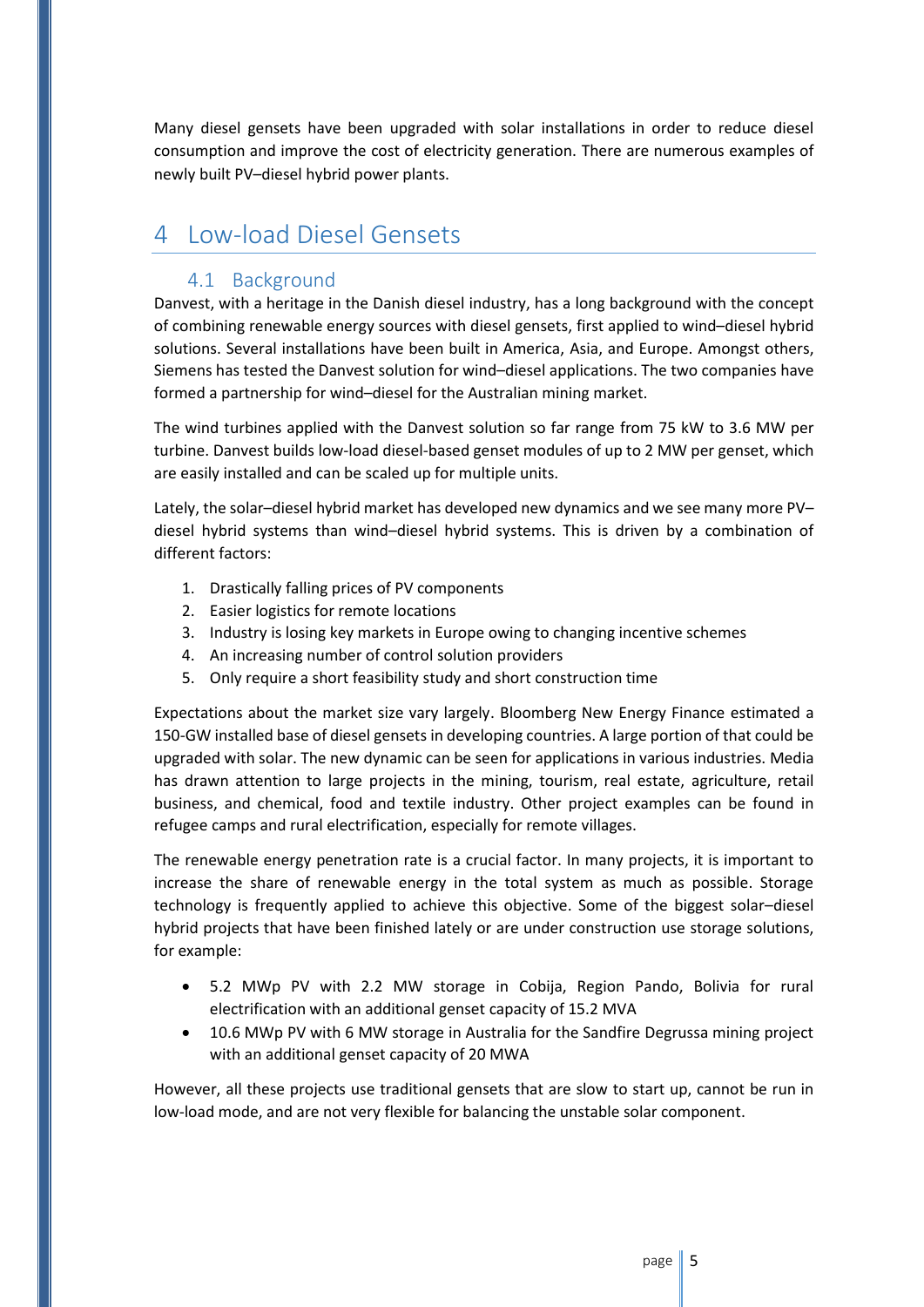### 4.2 Characteristics

<span id="page-5-0"></span>Danvest has developed low-load diesel genset solutions for application in hybrid solutions with intermittent renewable energy components. The traditional gensets are modified in a way that they can run in low-load and operate in reverse mode whilst hardly consuming any diesel, but with the full ability to react quickly to output changes from the PV array or to changes in demand.

In addition, a dump load system regulates in parallel, but separately from the Danvest genset. The dynamic dump load control system ensures a governing of the total system, where the heavy masses from the diesel generator in combination with the PV component comprise a dynamic frequency system that is optimized regarding:

- Inertia gust
- Wearing at bearings, couplings and gear wheels
- Transients in the electric system
- Fluctuations from solar and consumers

The dump load assists the engine and when the frequency increases to more than 0.3 Hz (set point) the dump load system controller will take over the frequency control keeping the power balance. The Danvest dump load control is fast and dynamic through the activation and deactivation of small resistors with a reaction time below 1 ms.

When the Danvest fitted hybrid genset is reduced to a load below 30% of prime power, the genset goes into low-load operation mode, where pre-pressuring, pre-heating, and coolant temperature level are activated. The engine can continue into reverse power operation mode, i.e. operation below 0% load where the engine is drawn by the solar power at very low emission levels and fuel consumption. The genset can continue all the way down into Danvest-defined "full reverse power" at minus 10/11% on the genset where emission and fuel consumption falls to zero.

Furthermore, for reducing engine wear, the Danvest solution has an engine stop function. The genset is fitted with a clutch system that provides the ability to stop the diesel engine by declutching it from the alternator when surplus renewable energy hits a set point. Fuel consumption is zero under these circumstances. The alternator still provides reactive power as it remains connected to the busbar and, in combination with the dump load, continues to control:

- Reactive power
- Voltage
- Frequency
- Diesel engine conditions

If the power from the PV plant decreases in the hybrid system, the genset has to fill that gap very quickly. The Danvest modification gives the engine the ability to restart very quickly with the clutched-out diesel engine only having to startup itself and clutch-in. The Danvest technology allows for "parking" the engine when solar energy is sufficient for powering the consumers on its own. In traditional solar–diesel hybrid systems, often the diesel genset cannot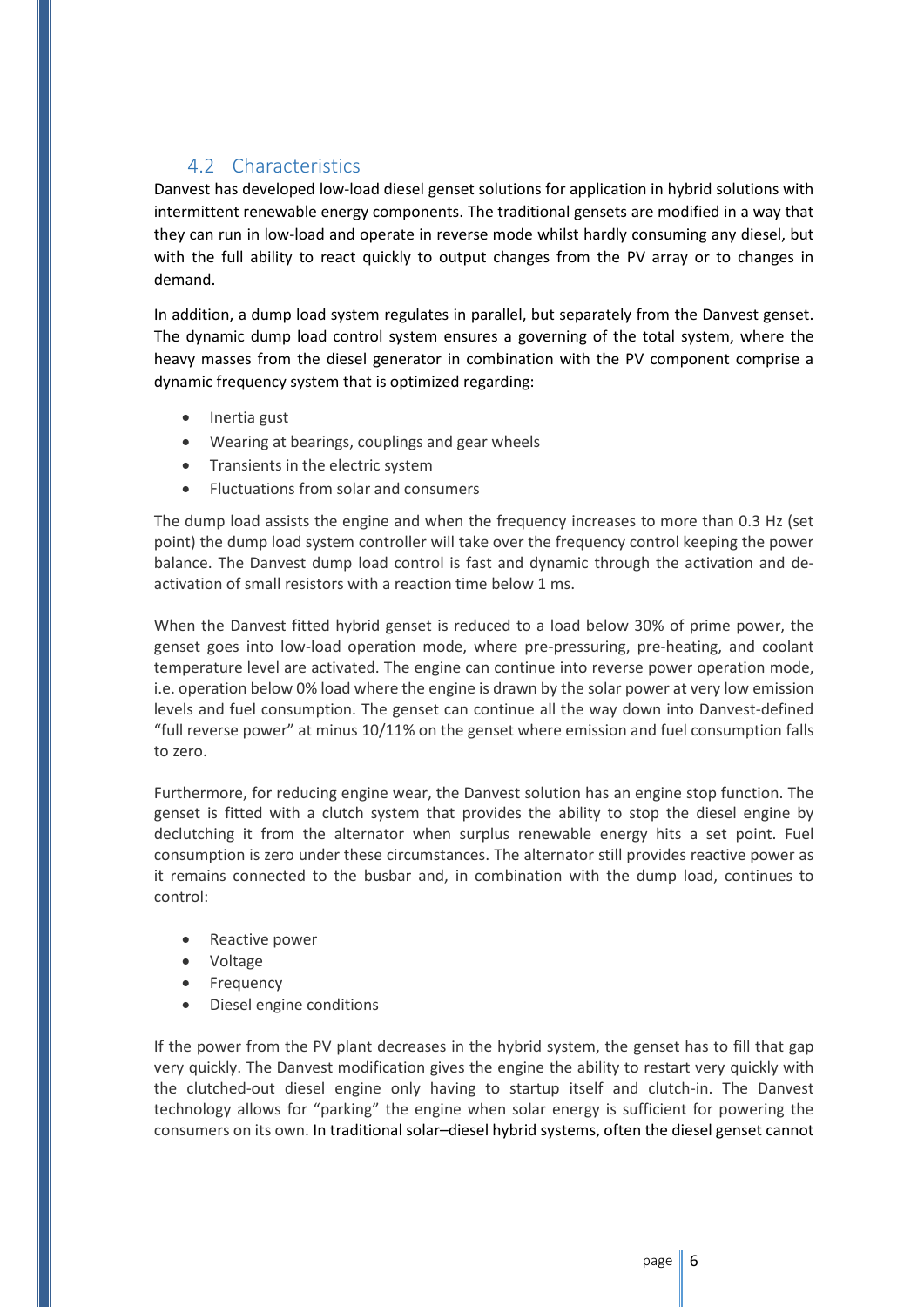

be switched off, even if the PV generation is very stable, because it is the grid-forming unit in the system.

**Image 1: The logic of the Danvest solution in a PV–diesel hybrid system**

Tests that were carried out together with the CAT dealer Pon Power showed that the Danvest low-load gensets can respond to any drop in solar generation.

A typical worst-case criterion for a sudden extreme shading of solar arrays is a solar power drop of 80% of the rated solar power within 10 seconds. For a 700 kWp PV plant this equals 700 kWe  $x 0.8 / 10 s = 56$  kWe/s.

In the test, the Danvest-fitted 648 kWe genset passed this worst-case load step test keeping a high frequency quality (even at load steps of 65 kWe/s the frequency stayed within +/- 0.5 Hz). The Danvest-fitted genset could also handle large load step tests in which a large load of 400 kWe (more than 60% of the genset capacity) was added in 1 sec. The test showed that the response capability is equal whether the genset in the Danvest hybrid solution is in reverse power, low load, or normal load.<sup>5</sup>

According to Danvest, leading engine manufacturers have accepted Danvest hybrid technology and issue their standard worldwide guarantee for their products in Danvest solutions.

Danvest has partnered with Pon Power, the owner of a Northern European Caterpillar dealership. Pon Power has the capabilities to assemble Danvest Power Boxes in factories in Denmark, Sweden, and the Netherlands. In combination with the original engine manufacturer, commissioning and service for the Danvest solution will be offered on a global level through local subsidiaries and dealerships.

 $\overline{a}$ 

<sup>&</sup>lt;sup>5</sup> Source of the presented test results is a CAT Pon Power Performance Test for Model: Danvest HSD-648, August 2015.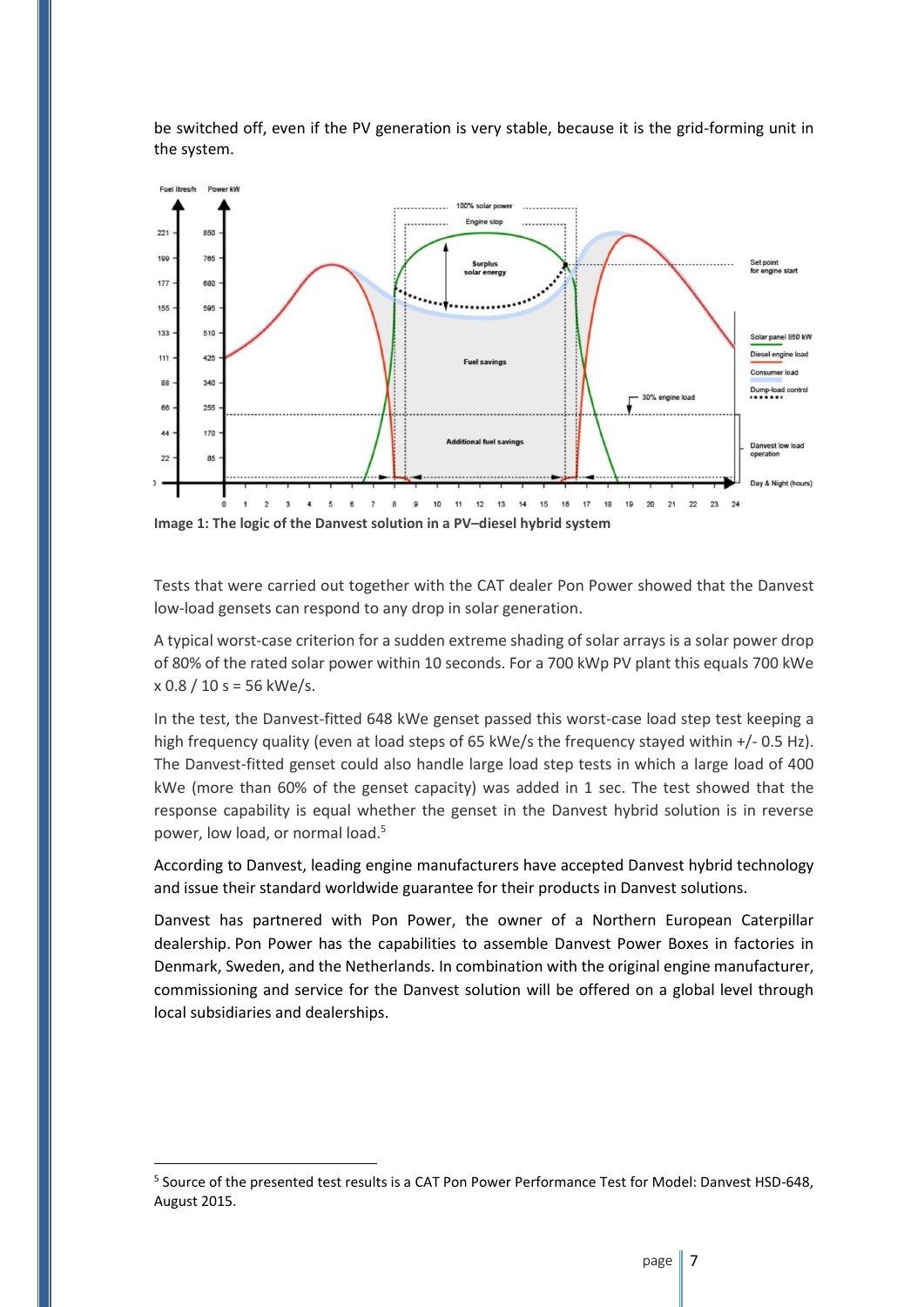#### 4.3 Economics

<span id="page-7-0"></span>The main advantages of the Danvest solution are that the share of renewable energy can be considerably increased in the hybrid system and that the diesel engine consumes almost no fuel in the low-load modes.

A PV system, which has a penetration rate of less than 20%, can be connected with a genset relatively easily. In principle, no additional hybrid control units are needed

At "none" low-load solar–diesel applications with a PV penetration in the range of 20–60%, hybrid controllers can often balance the system. The problem isthat the traditional gensets need to provide the spinning reserve, cannot be stopped, and they run inefficiently at lower load points. Therefore, sometimes solar power cannot be used and needs to be cut off.

For even higher penetration rates, the traditional solution is to use battery storage.

The Danvest Power Box is an alternative for penetration rates of more than 20% and gains particular economic interest at large-scale installations with penetration rates of more than 60% (high penetration systems). At a penetration rate of 100%, the Danvest-fitted genset is in reverse power operation or stopped at little or no fuel consumption.

The Danvest Power Box with its low-load capabilities and dump load set-up requires some additional investment costs, which typically are compensated by more efficient diesel operations and high direct fuel savings achieved without using energy storage systems.

A typical payback time of a Danvest solution, including the PV plant and hybrid controllers with a technical/economical lifetime of 15–20 years, is in the range of 4–7 years. In 24-hour operations with a flat load profile like at a mine, the PV energy share can be increased to more than 30% In cases where the load is considerably lower at night; this rate can normally go up to 40–50%. These penetration rates would only have been possible by using large storage solutions.

#### <span id="page-7-1"></span>4.4 Exemplary Project Simulation Results

Various simulations show that the PV penetration rate can be increased considerably by lowload diesel gensets. Table 1 gives an overview of the results of three typical simulations:

|                   | Mining      | Mining     | Island electrification |
|-------------------|-------------|------------|------------------------|
| Average load/peak | 9.6/11.7 MW | 320/375 kW | $1.10/1.45$ MW         |
| PV capacity       | 12 MW       | 400 kW     | 2 MW                   |
| % PV consumption  | 30%         | 29%        | 39%                    |
| Payback time      | 5 years     | ' vears    | 4 years                |

**Table 1: Exemplary simulations of Danvest solutions for different applications**

Two cases concern mining and one is an island electrification project. The table gives an overview of the main characteristics of the projects. The payback time of the additional investment for the hybrid installation (extra costs of low-load gensets, PV + controllers) is calculated compared to the installation costs of traditional gensets without solar.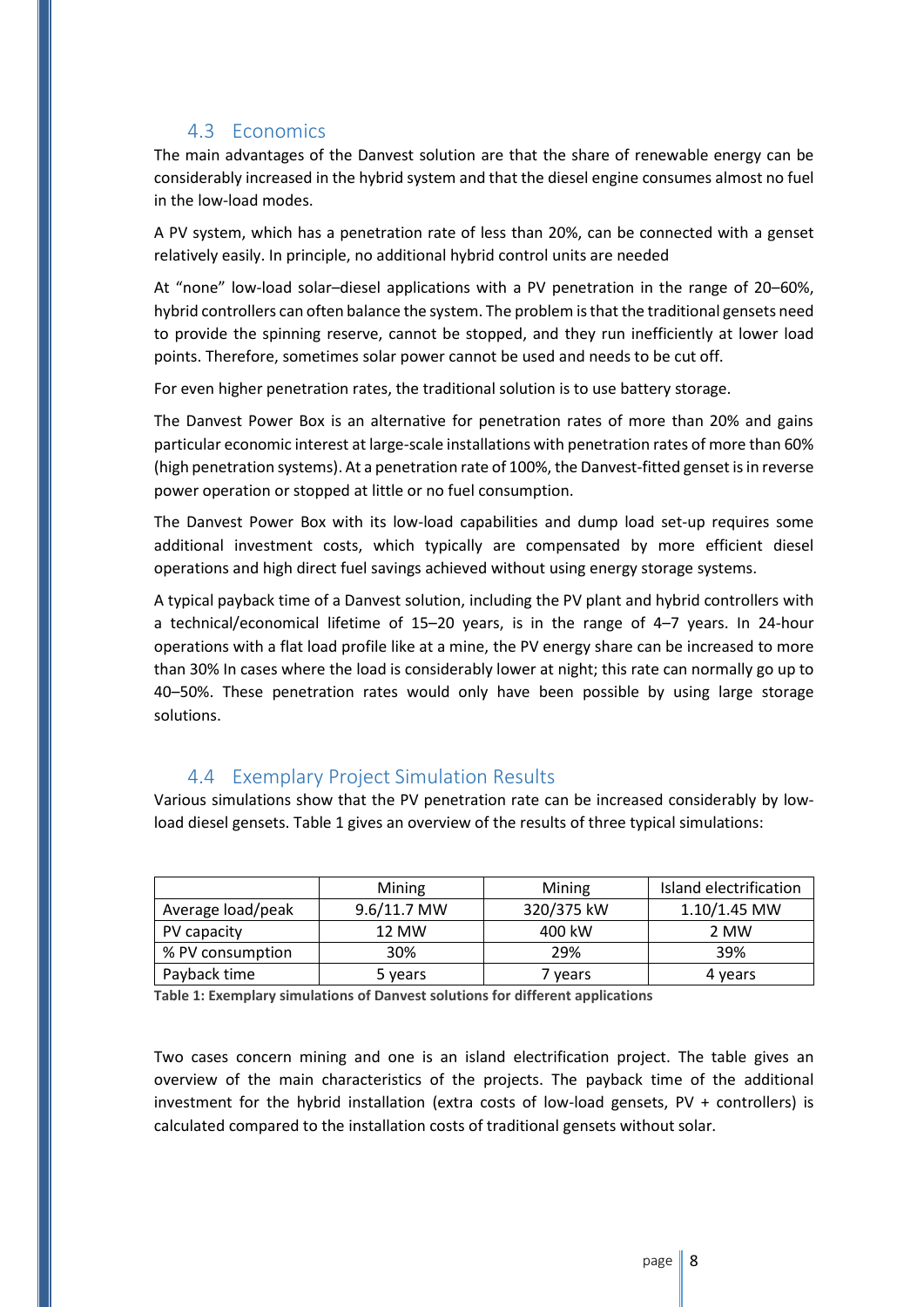The share of solar energy, as a percentage of the total energy consumed, depends largely on the load profile. The Danvest solution maximizes the renewable energy consumption during the day with close to 100% direct fuel savings during solar hours.

## <span id="page-8-1"></span><span id="page-8-0"></span>5 Solar/Diesel Hybrid in the Mining Industry

#### 5.1 Recent Developments

The mining industry is often regarded as the best target industry for solar–diesel hybrid applications. The main reasons are:

- High electricity consumption
- Scale and duration of operation
- Remote locations with high diesel prices also owing to transportation
- Mining groups are considered as a reliable partner

The first PV–diesel installation on the MW-scale was built in 2012 by Cronimet Mining Power Solutions at a chromium mine in South Africa. Since then, many experts have been expecting a boom in this specific market segment, but progress has been slow.

The global mining industry has been in crisis lately as commodity prices have fallen considerably. Many projects that were underway have been postponed. Electricity was often not the main priority in this situation.

It took three years until First Solar commissioned the second MW-scale PV–diesel hybrid project. After the insolvency of the original EPC, First Solar recently finished a 1.7 MW installation at Rio Tinto's Weipa mine in Australia. Several other projects have been announced and commenced in the meantime. For example, JuWi has announced a groundbreaking 10.6 MW installation with 6 MW storage at Sandfire's Degrussa mine in Australia.

Many other companies report a substantial project pipeline for solar–diesel hybrid projects in the mining industry. In the meantime, renewables play an important role in the mining press and several conferences with a focus on renewables and mining have been established.

In addition, PV prices have fallen considerably in the last years and mining companies see renewable energy an alternative for them to reduce energy costs. Furthermore, innovative business models are evolving and several external investors are offering to finance off-grid PV installations. They either rent or lease back the PV plant to the mine, or sell the electricity via a long-term power purchase agreement (PPA) to the mine.

However, in this market diffusion process, falling oil and diesel prices slowed down the development at a certain stage. Most often, the business cases for PV–diesel hybrid applications are still positive. Therefore, it is no surprise that the low oil prices slowed down the development, but did not stop it, and that many companies report a serious pipeline for solar– diesel hybrid projects.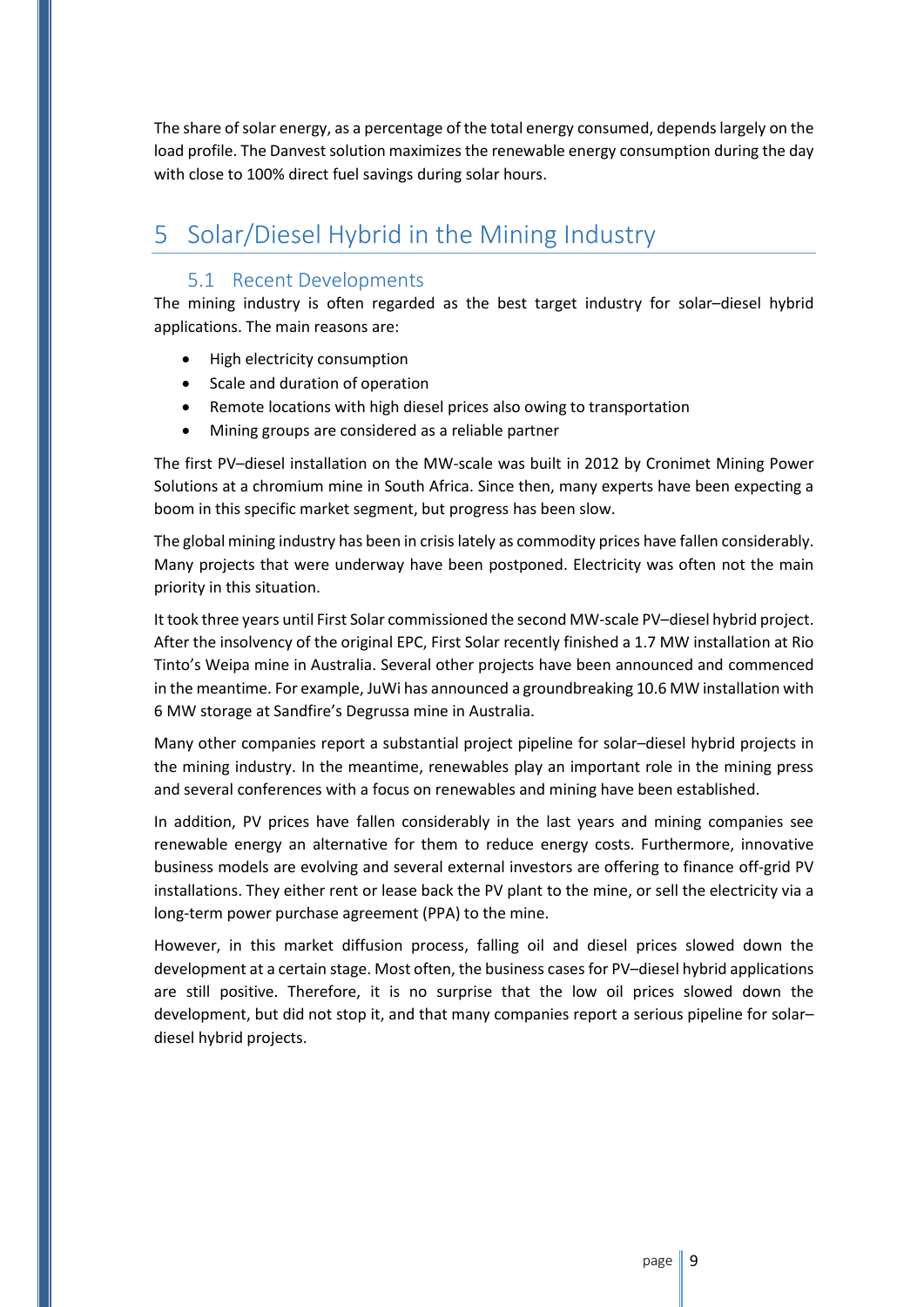#### 5.2 Cost Saving Potential for Low-load Gensets

<span id="page-9-0"></span>The mining industry has a long and thorough experience with diesel gensets. Mines often have dedicated energy managers who were sometimes skeptical regarding the operation of traditional diesel gensets in mining without additional energy storage.

Energy professionals now understand that low-load diesel gensets have various advantages, which go far beyond increasing the renewable energy penetration at mines. They also see additional benefits regarding control, power quality, and cost savings.

Low-load gensets require some additional investment costs, which are not fully proportional to the size of the genset. There are considerable economies of scale for larger low-load diesel gensets. As mining is energy intensive, larger diesel gensets are typically found.

The return on investment (ROI) is particularly high for large mining applications. External investors that intend to finance PV solutions normally require a certain size due to transaction costs in the financing process. Typically, the equity part is expected to be in the range of at least 2–5 million US\$. That means that on the one hand they need industries with large loads and energy requirements, such as the mining industry, and on the other hand they have an interest to build PV plants as large as possible without affecting the internal rate of return (IRR) in a negative way.

From the financial community, a special interest in low-load gensets was identified as they allow achieving a renewable energy penetration of up to 100% with relatively low additional investment requirements for the low-load modifications of the gensets.

The high PV penetration rate of low-load diesel gensets helps to create higher interest in PV– diesel hybrid solutions from mining companies. More relatively inexpensive but well-used solar power means additional energy cost savings and a bigger relevance for the solar solution. A common criticism amongst mining companies used to be that PV–diesel hybrid systems displace too little diesel to be considered as a relevant option. Some mining companies were reporting that they would be waiting for cheaper storage solutions that would allow them to shut off the diesel engines during the daytime when the sun is shining for longer periods.

Low-load diesel gensets address exactly this issue. In sunny regions, the PV–low-load diesel hybrid system runs during the daytime with only marginal diesel consumption as the diesel engine is in low-load or standby-mode.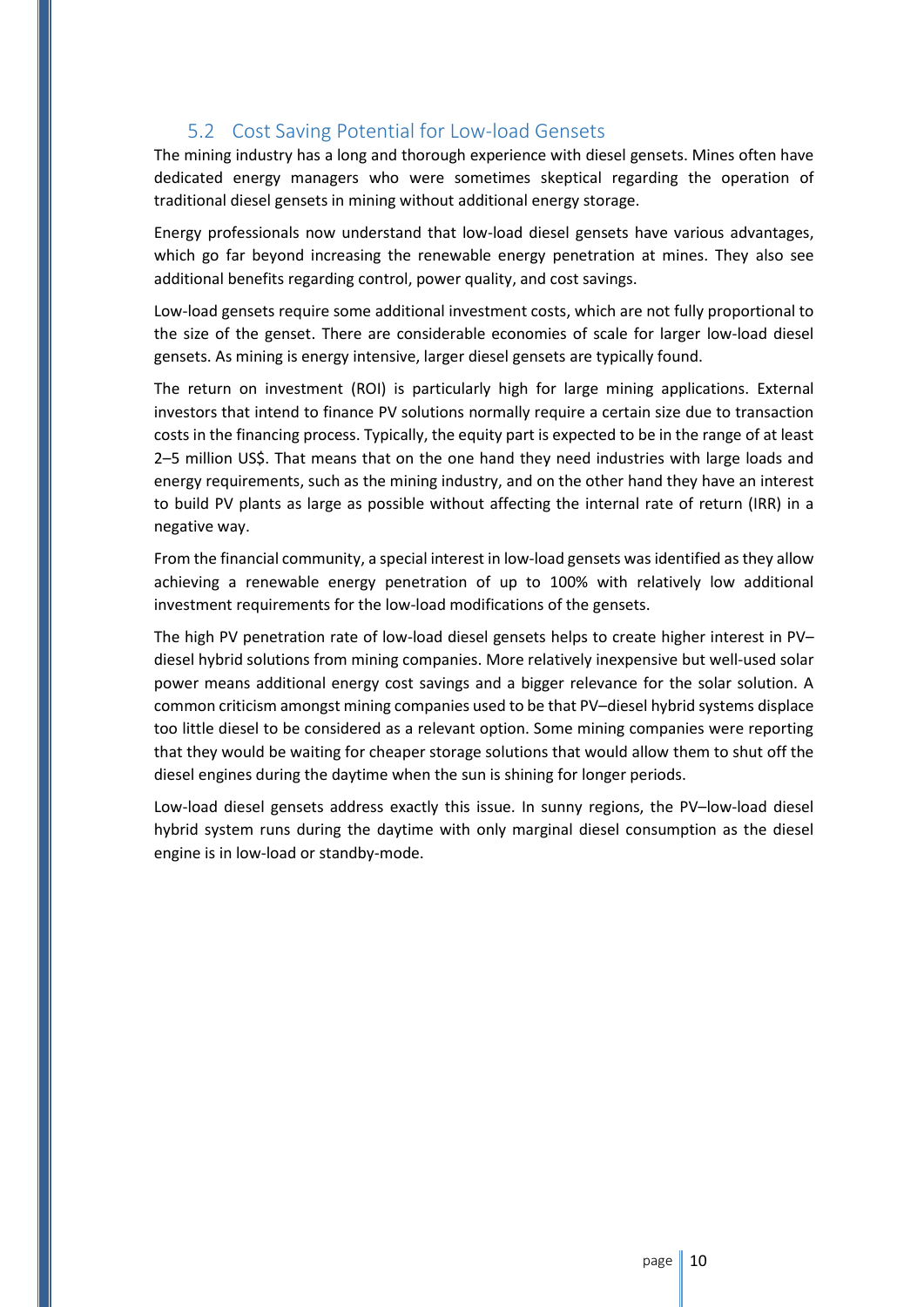## <span id="page-10-0"></span>6 Conclusions

The study identifies the huge impact that the innovative Danvest low-load solution will have on the solar diesel hybrid markets. The system is optimized from a technical perspective. The technical achievements automatically lead to improved economics of the whole hybrid solution. The payback time of the solar–diesel hybrid system, with a technical/economical lifetime of 15– 20 years, typically falls to 4–7 years by using the Danvest solution.

The study shows this by starting with an introduction to solar–diesel hybrid plants and the limitations of traditional diesel gensets in these systems as they are slow to start-up, have limited flexibility and no low-load capability. The limitations stem from the fact that traditional gensets are optimized for peak power.

If gensets are combined with renewable energy sources, their main functions are to establish the grid and balance fluctuations of the instable renewable energy source. They have to provide the additional power if the PV array is shaded or the wind pauses.

Low-load gensets were first applied in hybrid systems in combination with wind energy. As solar–diesel hybrid systems have recently shown increased dynamics, it is no surprise that the diesel genset industry has also brought this field of application into focus. Danvest has developed a low-load diesel concept using either CAT or Cummins diesel engines that allow for operations in low-load and in reverse mode with only marginal diesel consumption. In addition, the low-load genset solution can form the grid at any given time.

Energy consumers have direct advantages as low-load genset solutions can increase the share of renewable energy in the hybrid system considerably and replace more expensive diesel electricity with relatively inexpensive solar energy. At the same time, the low-load diesel genset operates more efficiently at low-loads. The approach is laboratory- and field-tested, and reputable genset manufacturers sustain their warranties on the engines after the modifications.

PV–diesel hybrid applications have developed new dynamics with the operational experience of Cronimet's Thabazimbi mine in South Africa, as well as the commissioning of Rio Tinto's Weipa mine and start of construction of Sandfire's Degrussa mine, both located in Australia.

Low-load gensets fit particularly well to applications in the mining industry as they show advantages for large-scale applications. Mines typically have high power requirements in remote locations with elevated electricity prices owing to long transportation distances for the diesel fuel. Low-load gensets allow for powering mines during sunny days with a PV penetration rate of 100%, i.e. diesel consumption is decreased towards zero when the PV plant operates at peak power. This can typically increase the share of PV power in the total hybrid system to approximately 30% at mines with a 24/7 flat load profile and up to approximately 40% if the load profile is more optimal with a lower night consumption. These subsequent fuel saving values via low-load gensets are otherwise only possible with large storage systems and bigger PV solutions.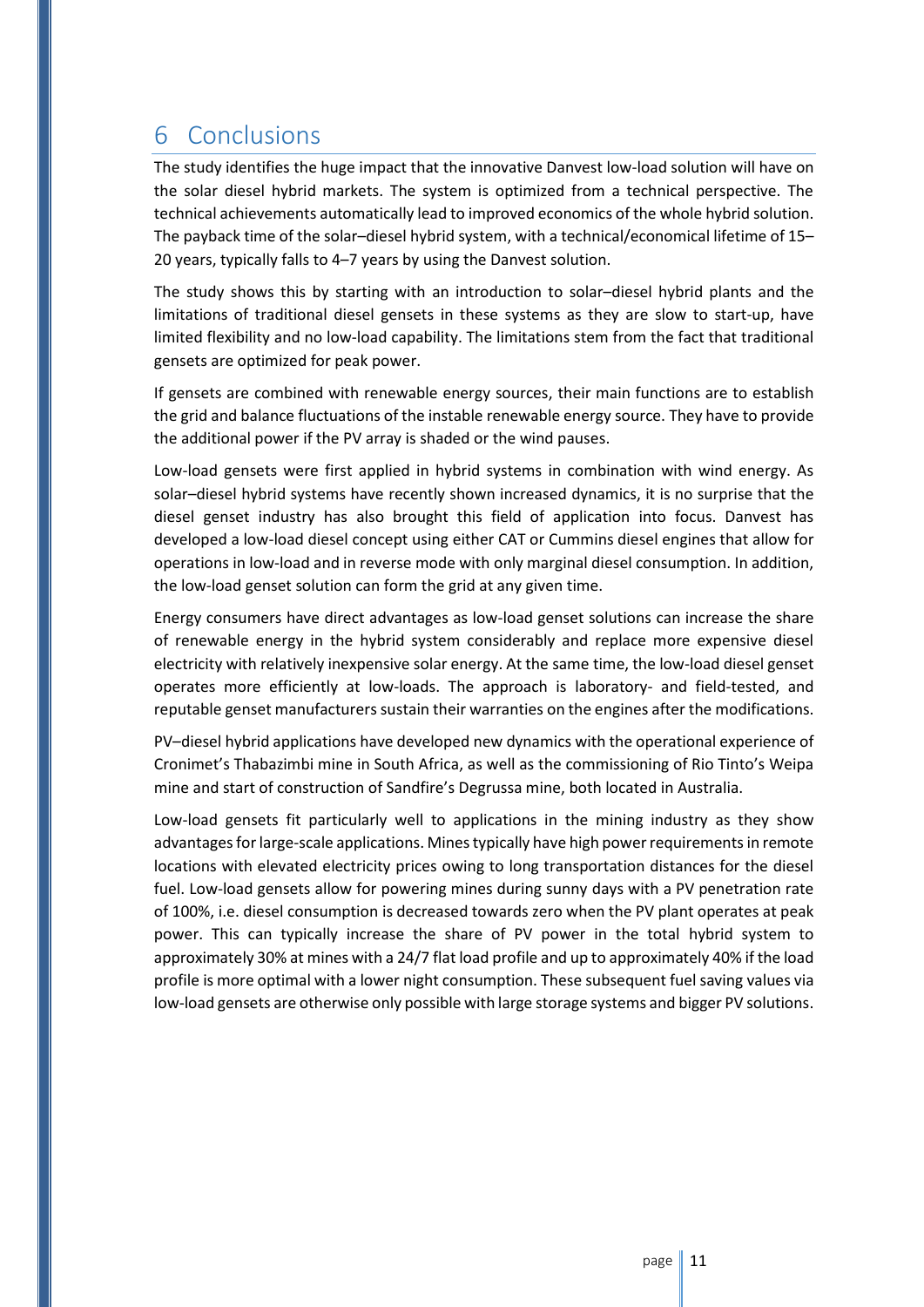## <span id="page-11-0"></span>About Dr. Thomas Hillig Energy Consulting (TH*Energy*)

THEnergy assists companies in dealing with energy-related challenges. Renewable energy companies are offered strategy, marketing and sales consulting services. For industrial companies TH*Energy* develops energy concepts and shows how they can become more sustainable. THEnergy combines experience from conventional and renewable energy with industry knowledge in consulting. In addition to business consulting, TH*Energy* is active in marketing intelligence and as an information provider in select fields such as renewables and mining through the platform [th-energy.net/mining](http://www.th-energy.net/mining) or renewables on islands through the new platform [th-energy.net/islands.](www.th-energy.net/islands) **For more information visi[t www.th-energy.net](http://www.th-energy.net/)**.

## <span id="page-11-1"></span>About Danvest Energy A/S

#### **About Danvest Energy A/S**

Danvest is an innovative diesel technology company from Denmark and a world leader in hybrid wind–diesel power. Its hybrid technology optimizes wind–diesel as well as solar–diesel operations. Increased wind and solar penetrations results in annual reductions of fuel consumption and carbon dioxide emissions of up to 70 per cent when compared to conventional diesel generator plants. **For more information visit [www.danvest.com](http://www.danvest.com/)**.